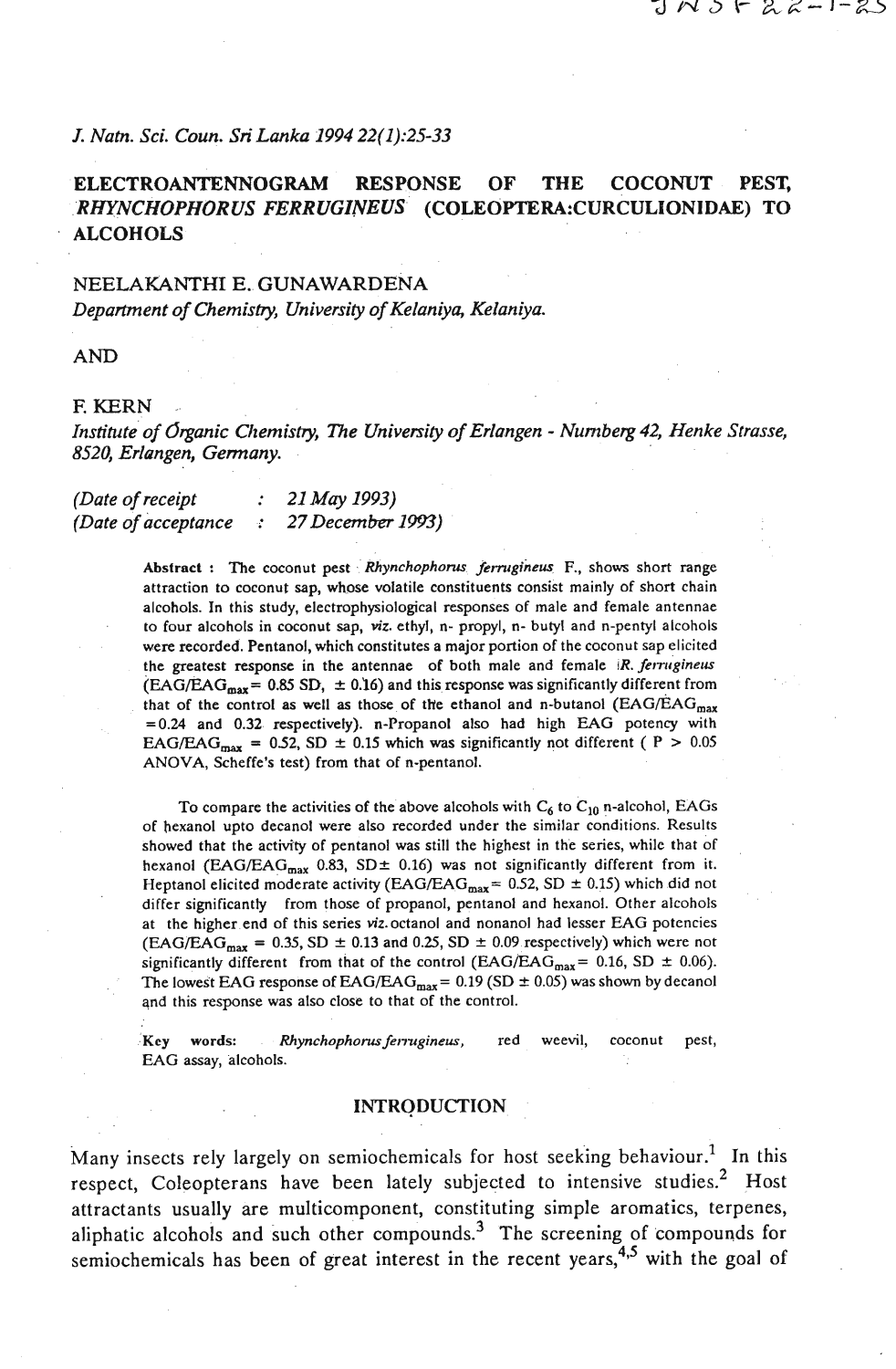developing chemical formulations that can attract pests under field conditions. Rapid screening of compounds has been facilitated by the electroantennogram  $(EAG)$ <sup>6</sup> technique which records the changes in electrical potential occurring between the base and the tip of an antenna as a result of chemical stimuli .

*Rhynchophorus fem@neus,* **E** (Coleoptera: Curculionidae) commonly known as the red weevil, is a major pest on the coconut palm in Sri Lanka.<sup>7</sup> Behavioural studies have shown this pest to be strongly attracted to the coconut sap.<sup>8</sup> Fermenting coconut sap is reported to consist of several lower alcohols<sup>9</sup> and this sap is also a suspected natural attractant for the red weevil. Accordingly, the investigations on the receptor sensitivity of this pest to the four constituent alcohols in coconut sap was undertaken using EAG technology. The findings improve the understanding of the olfactory basis of the host finding behaviour of R. *femrgineus.* Chemical ecological studies of this nature are important for formulating artificial attractants for R. ferrugineus, whose detection in the field has become extremely difficult.<sup>10</sup>

#### **METHODS AND MATERIALS**

Chemicals: Source and gas chromatographic purity of chemicals subjected to EAG assay are listed in Table 1. Hexane (Analar) was purchased from Merck Chemical Co. Germany. Neat liquids of each test substance  $(1 \mu l)$  were put onto filter paper strips (20x7 mm) which were already placed inside glass cartridges (54 mm long, 7 mm ID). These test substances were used immediately in the EAG assay. A blank was prepared using  $1 \mu l$  of hexane.

*EAG assay:* Newly emerged adult R. *fernlgineus* aged between *1-5* days were air lifted from Sri Lanka to Germany. They were maintained in a laboratory with a photoperiod regime of 10 h light 14 h dark at 25  $\pm 2^{0}$ C and were fed with apples and water. One weevil (age 3-8 days) was anesthetized with a stream of  $CO<sub>2</sub>$ , the antenna cut immediately as close to the base as possible, and isolated. Following the methodology originally described by Schneider<sup>6</sup> this antenna was fixed on two Ag-AgCI electrodes which were placed in glass capillary tubes filled with insect Ringer's solution.11 The recording electrode was inserted into the antennal club and the indifferent electrode was inserted into the base of the antenna (Fig. 1). In order to prevent leakage of receptor lymph and the subsequent drying up of the antenna, both ends of the antenna were sealed with vaseline. Total time of mounting did not exceed 10 min. Chemical stimuli were delivered as  $1 \mu$ l aliquots on a filter paper strip which was placed inside glass cartridges, oriented towards the antennal preparation from ca. 1 cm. A stream of air filtered through a charcoal filter  $(0.5 \, \text{l/min})$  was purged through the cartridge for 1 sec. A vacuum outlet was already positioned approximately 10 cm behind the setting of the antenna in order to remove attractant-containing air from the area surrounding the antenna. The stream of filtered air continuously bathed the antenna except during the time that the stimulus was sent. At least 3 min elapsed between stimulations to allow for adequate receptor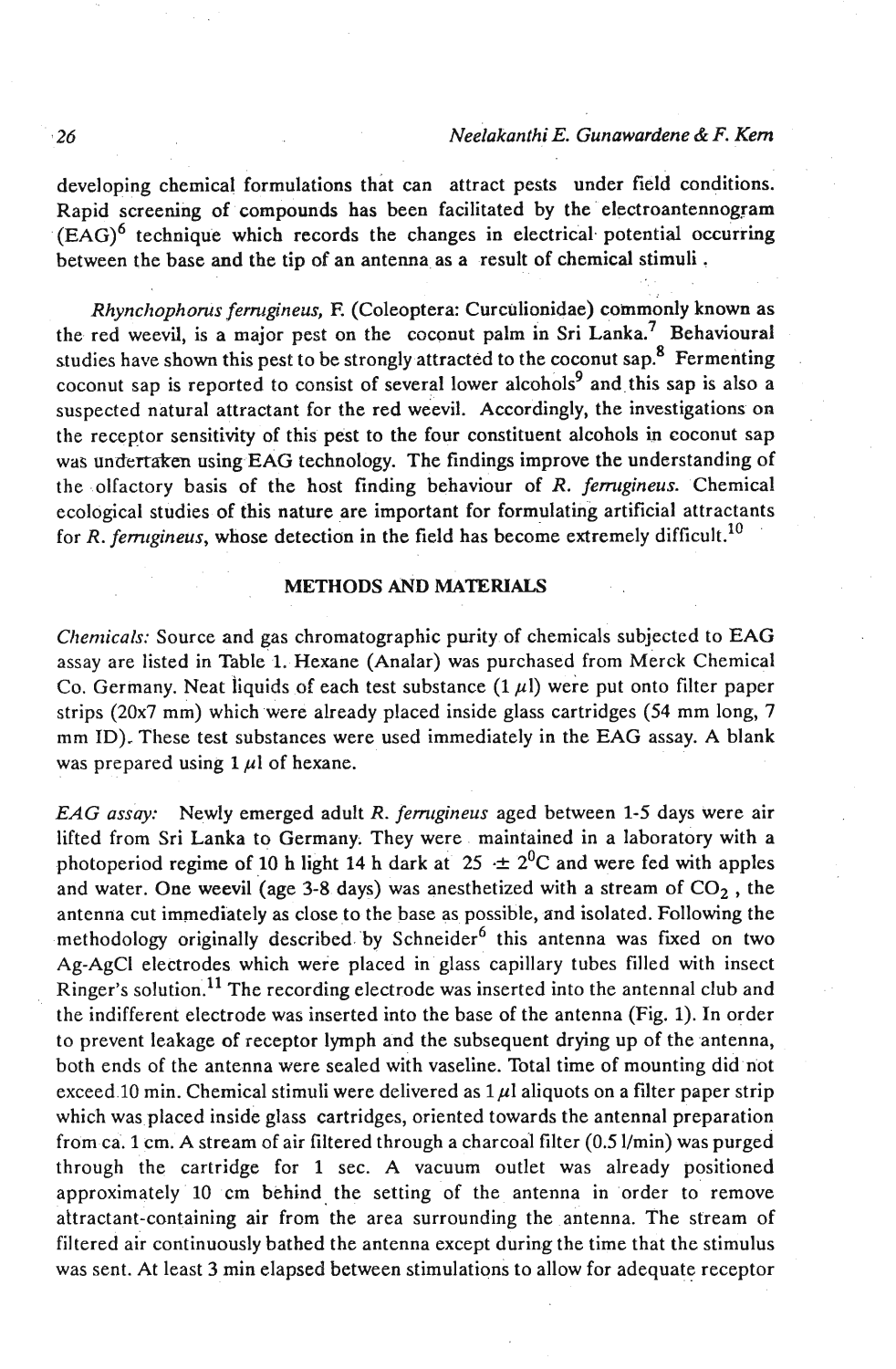

Figure 1: Diagramatic representation of R. ferrugineus antenna and the positions of micro electrodes in the EAG experiment.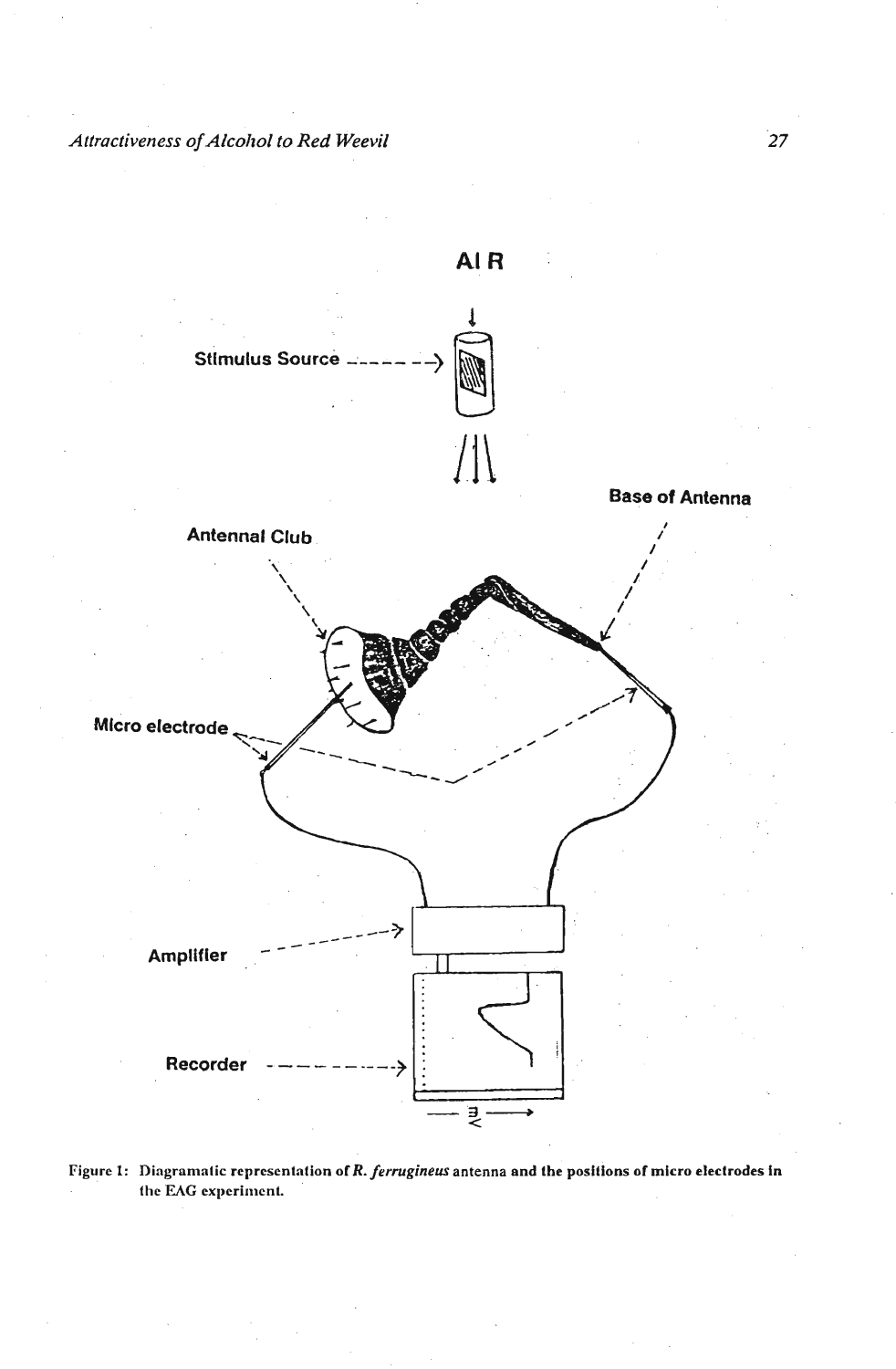recovery. The responses of the antenna to test compounds were recorded as peaks and the distance between the base of the peak and the highest point was measured. The hexane solvent was used as the control (see later). Test compounds were presented to the antenna on a random basis. Each compound was assayed on both male and female antennae. The life-time of an isolated R. *femgineus* antenna was approximately **30** min and therefore a total of 6 (male and female) antennae were used. Each test compound was presented to the antenna 6 times and so was the control. All test odour responses accompanying each control response were considered one set of data. In each set of data, the highest response was taken as 1 and all other values were converted to fractions. This method permitted comparison within and between the series because the individual and time dependent alterations in responses were taken into consideration. All comparisons of mean EAG responses of R. *femgineus* were done by the use of (ANOVA), Scheffe's test unless otherwise stated.

| Table 1: Source and purity of semiochemicals used in the EAG assay. |  |  |  |  |  |  |  |
|---------------------------------------------------------------------|--|--|--|--|--|--|--|
|---------------------------------------------------------------------|--|--|--|--|--|--|--|

| Compound |                    | Source of supply         | Chemical purity* $(\%)$ |  |
|----------|--------------------|--------------------------|-------------------------|--|
| 1)       | Ethanol            | Aldrich Chemical Co.     | 99                      |  |
|          | 2) n-Propylalcohol | Aldrich Chemical Co.     | 99                      |  |
| 3)       | n-Butanol          | Aldrich Chemical Co.     | 99                      |  |
| 4)       | n-Pentanol         | Aldrich Chemical Co.     | 99                      |  |
| 5)       | n-Hexanol          | Fluka Chemicals, Germany | 99                      |  |
| 6)       | n-Heptanol         | Fluka Chemicals, Germany | 97.5                    |  |
| 7)       | n-Octanol          | Sigma Chemicals GMBH     | 98                      |  |
| 8)       | n-Nonanol          | Sigma Chemicals GMBH.    | 99                      |  |
| 9)       | n-Decanol          | Sigma Chemicals GMBH     | 98                      |  |

**Determined by GLC analysis.** 

#### **RESULTS**

The mean responses of male and female R. *femtgineus* for the control did not differ significantly (P < 0.05, Student's t-test) (EAG/EAG<sub>max</sub> = 0.18, SD  $\pm$  0.08 and 0.15,  $SD \pm 0.041$  respectively ) and therefore, the data were combined for analysis. The,EAG activities of the volatile constituents in the coconut sap are presented in Figure 2.

Except that of n-pentanol all 'other responses elicited by the above alcohol constituents were not significantly different ( $P > 0.05$ ) from that of the control. The highest EAG activity was seen in n-pentanol (EAG/EAG<sub>max</sub> =  $0.85$ , SD  $\pm$  0.16) and this was significantly different (P <0.05), from those of ethyl alcohol and n-butanol  $(EAG/EAG<sub>max</sub> = 0.24$  and 0.32 respectively). n-Propanol also elicited high EAG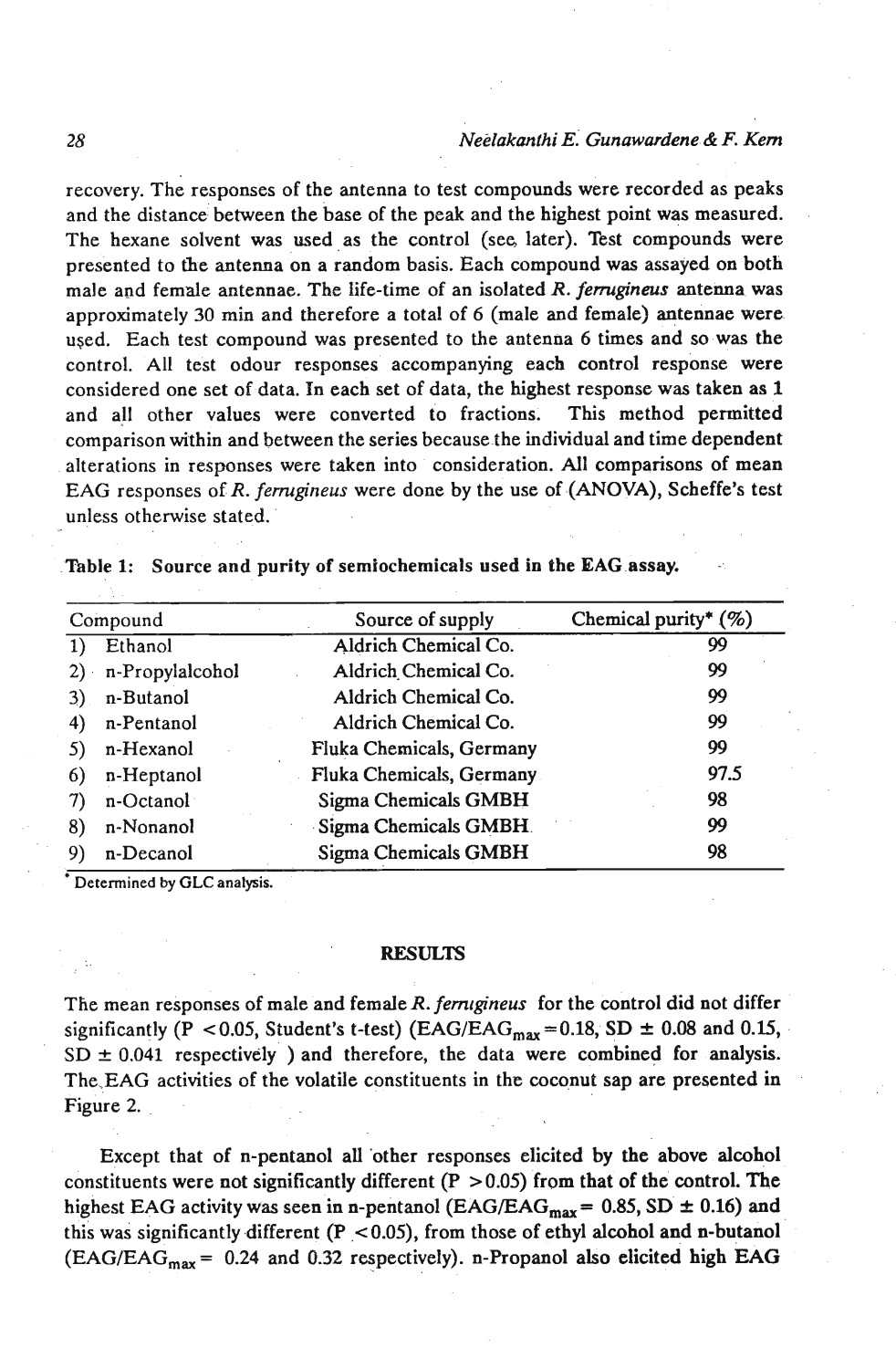

Figure 2: Electroantennogram responses of R. ferrugineus antenna to the four alcohol constituents in **the coconut sap.** 

Verticle bars indicate standard deviation. Means not followed by the same small letter are **significantly difTerent (PC 0.05, ANOVA, Schefle's test).** 

 $2: 01 =$  **Ethyl alsohol, 3:01 propyl alcohol etc.** 

potency (EAG/EAG<sub>max</sub> = 0.52, SD  $\pm$  0.15) and this was not significantly different fro'm that of n-pentanol.

EAG profile of the entire alcohol series is shown in Figure 3. n-Pentanol elicited the highest response in the series while that of hexanol was not significantly different from it (EAG/EAG<sub>max</sub> = 0.83, SD  $\pm$  0.16). n-Heptanol showed moderate activity of EAG/EAG<sub>max</sub> = 0.52, SD  $\pm$  0.15 which was not significantly different (P > 0.05) from that of n-propanol, but was significantly different  $(P < 0.05)$  from those of pentanol and hexanol. The activities elicited by higher members of the series, n-octanol (EAG/EAG<sub>max</sub> = 0.35, SD  $\pm$  0.13), n-nonanol (EAG/EAG<sub>max</sub> = 0.25, SD  $\pm$  0.08), n-decanol (EAG/EAG<sub>max</sub> = 0.19, SD  $\pm$  0.05) were low and were not significantly different (P > 0.05) from those of the ethanol (EAG/EAG<sub>max</sub> = 0.24) and n-butanol (EAG/EAG<sub>max</sub> = 0.32) as well as from that of the control  $(EAG/EAG_{max} = 0.16).$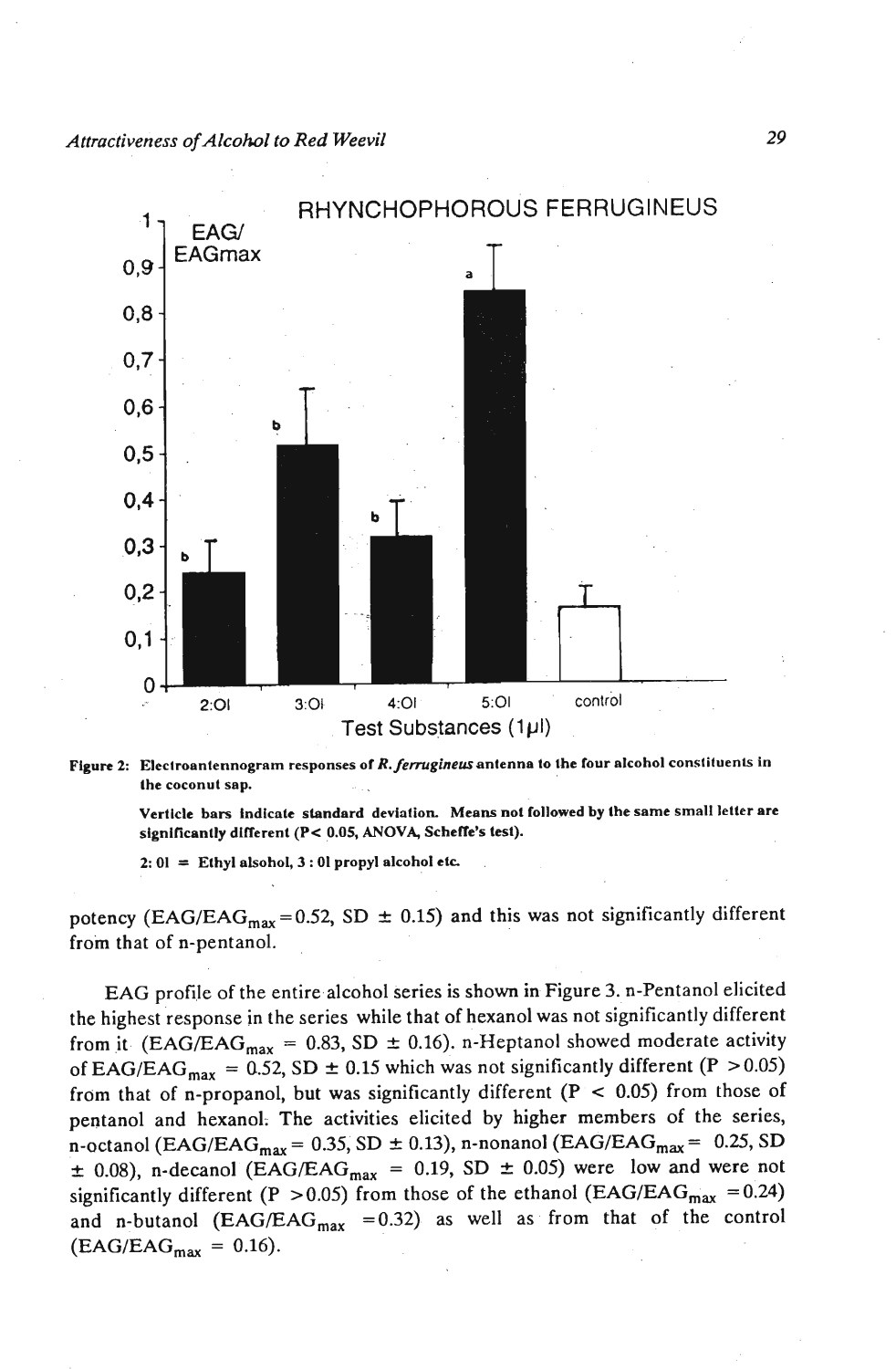



Verticle bars indicate standard deviation. Means not followed by the same small letter are significantly different (P < 0.05, ANOVA, Scheffe's test).

 $2:01 =$  Ethyl alchol,  $3:01$  propyl alcohol etc.

 $30^{\circ}$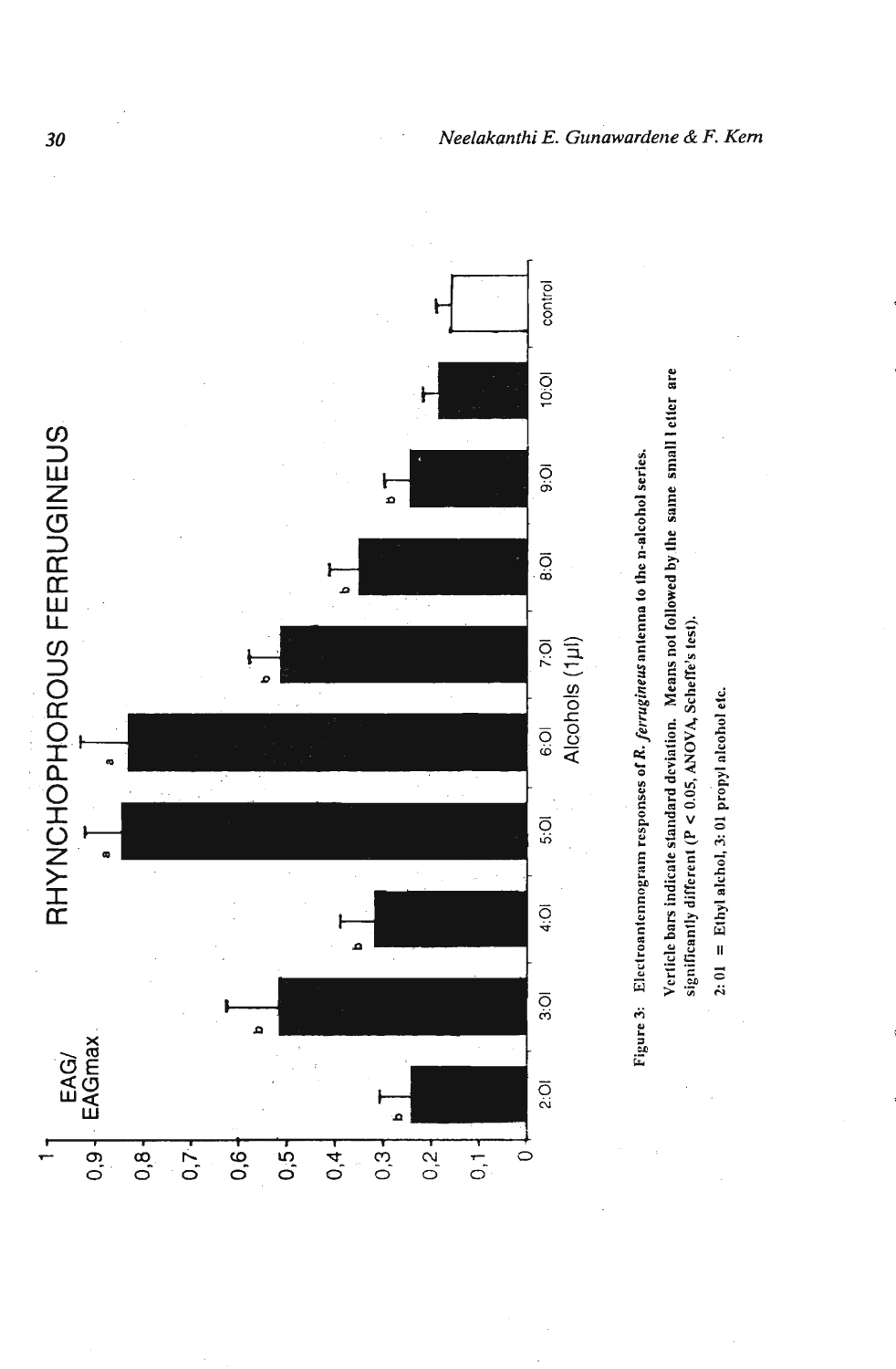#### **DISCUSSION**

In the coconut tapping areas of Sri Lanka, insects such as bees, beetles and weevils are normally found trapped in the pots containing fermenting coconut sap. Among these insects red weevils are known to constitute a fair proportion although no accurate numbers are available (Gunawardena N.E., unpublished data). Whether this natural trapping of red weevils is due to chance or to the presence of a genuine attractant in the coconut sap is not known.

EAG comparisons of potential semiochemicals are a prerequisite in the process of formulation of baits<sup>4</sup>. The best candidates for such comparative EAG studies are those possessing a narrow range of volatility. However, valid relative comparisons in potency of EAGs are possible between compounds if the compound with a lower volatility (i.e. far fever number of molecules per stimulation puff) elicits EAG responses of equal or greater magnitude than those elicited by the compound with higher volatility (i.e. far greater numbers of molecules per stimulation puff). It is possible then, to conclude that the less volatile compound is superior to the more volatile compound, because the EAG magnitude per molecule delivered was proportionately greater.

Considering the above arguments, if only the volatility factor is important, a gradual decrease in the EAG responses is expected for the alcohol series. However the observed EAG profile is entirely different from the expected and it is clear that in this EAG comparison high receptor sensitivities have overrjded other factors such as volatility.

The greater antennal responsiveness to the saturated C-6 alcohols, and monounsaturated aldehydes has been reported for some insects, e.g. Colorado potato beetle, *Leptinotarsa decemlineata* Say<sup>12</sup> and the boll weevil, *Anthonomus grandis* Boh.<sup>13</sup> High activity of C-5 saturated alcohols have been rare although a recent EAG study revealed that *Trirhabda bacharides* (Coleoptera: Chrysomelidae) showed highest activity for C-5 and the second highest for C-6 alcohol in the series<sup>14</sup>. High antennal receptor sensitivity to pentanol and hexanol **was** observed for R. *ferrugineus*. This is interesting because pentanol is the most abundant constituent among the volatiles of the coconut sap. Among other volatiles of the coconut sap are acetaldehyde, ethyl acetate, ethyl lactate and 3-ethoxy propanal whose EAG activities have not been assayed. It is difficult to assume that the receptor sensitivity of R. *ferniginelis* to the coconut sap derives entirely from alcohols. However, it is probable that C-5 alcohol in the coconut sap plays an important role in its high activity. This result is also in total agreement with the results of our previously published<sup>8</sup> behavioural bioassay where C-5 alcohol showed the highest activity compared to the other alcohols assayed namely, ethyl alcohol and isopropyl alcohol.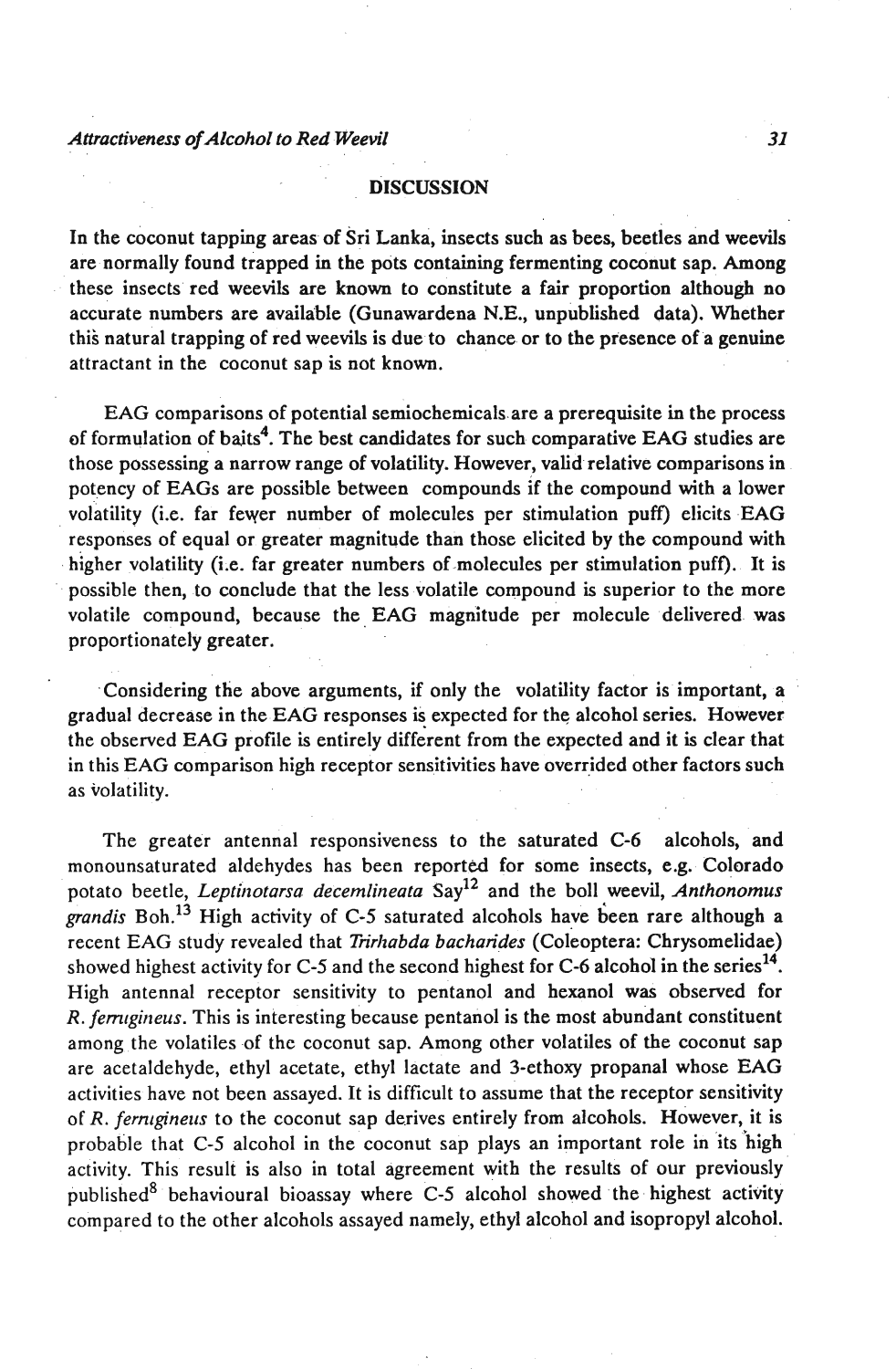#### **Acknowledgement**

The authors thanks Alexander von Humboldt Foundation, Germany for the fellowship to NEG, Prof. HJ.Bestmann of the Institute of Organic chemistry, Erlangen, Germany for analytical facilities. International Foundation for Science, Sweden is thanked for the research grant (F-936-2) and Mr H.M.W.K.B.Herath of University of Kelaniya for the supply of red weevils.

#### **References**

- 1. Miller J.R. & Strickler K.L. (1984). Finding and accepting host plants. In *Chenlical Ecology of Insects,* (Eds. WJ. Bell & R.T. Carde), pp. 127 -157. Sinauer Associates, Inc. Sunderland, MA.
- **2.** Vitae' J.P. & Francke W. (1976). The aggregarion pheromones of bark beetles: Progress and problems, *Naturwissenschaften* 63: 550-555.
- **3.** Dickens J.C. (1990). Specialized receptor neurons for pheromones and host plant odors in the boll weevil, Anthonomus grandis Boh. (Coleoptera: Curculionidae), *Chemical Senses* 15(3):311-331.
- **4.** Salmon S.M., Birgersson G., Payne T.L. & Berisford C.W. (1991). Electroantennogram responses of the southern pine beetle parasitoid, *Dinotiscus dendroctoni*  (Ashmead) (Hymenoptera: Pteromalidae) to potential semiochemicals, *Journal of Chemical Ecology* 17(12): 2527-2538.
- **5,** Light **D.M.,** Kamm **J-A.** & Buttery **R.G.** (1992). Electroantennogram responses of alfalfa seed chalcid, *Bmchophagus roddi* (Hymenoptera: Eurytomidae) to host and non- host plant volatiles, *Journal of Chemical Ecology* 18(3): 333-352.
- 6. Schneider D. (1957). Elektrophysiologische untersuchugen von chemo und mechanorezeptoren der antenne des seidenspinnere Bombyx mori L, Zeitschrift fur verg*leicltender Physiologie 40: 8-41.*
- 7. Pinto J.L.J.G., (1984). Red weevil. In *Coconut Bulletin*, Coconut Board of Sri Lanka, 1(2):36.
- 8. Gunawardena N.E., & Gunatilake R. (1993). Preliminary studies on a host attractant of the coconut pest, *Rhynchophonus ferrugineus*, (Coleoptera:Curculionidae) *Journal of the National Science Council of Lanka* 21(1):93- 101.
- 9. Samarajeeva U. & Adams M.A. (1983). Biochemistry of frementation in toddy and production of Arrack, Vidyodaya Journal of Arts and Science Letters 11(1&2):41-53.
- 10. Estate management and pest control, Advisory leaflet, No.37 and 50, Coconut Research Institute, Lunuwila, Sri Lanka.